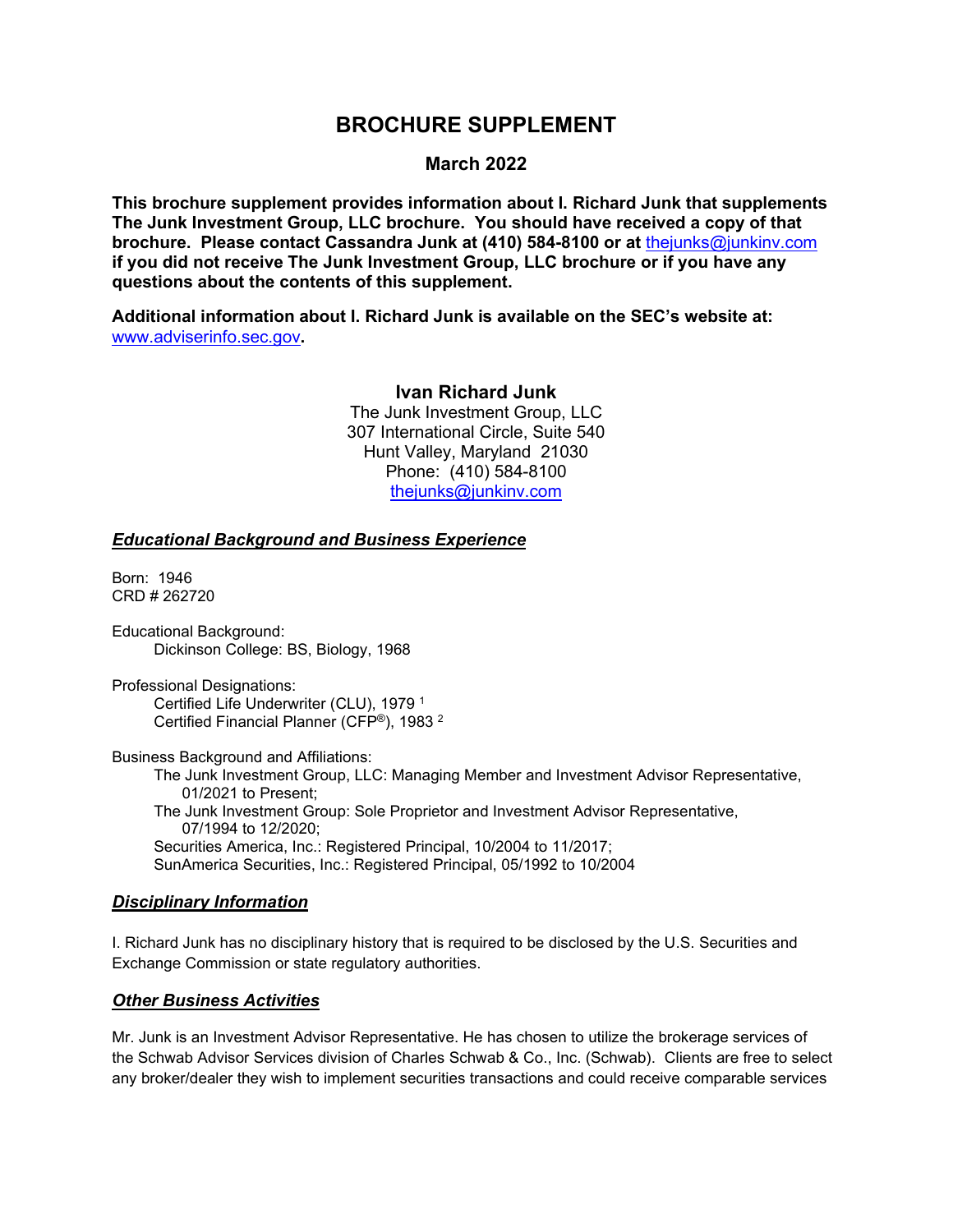from other sources at lower cost. However, if clients select Mr. Junk to implement securities transactions, he will use Schwab.

I. Richard Junk is also independently licensed as an insurance agent and may sell insurance products to clients and receive commissions when doing so. This is a potential conflict of interest, since commissions earned could be in addition to advisory fees earned in his capacity as an investment advisor representative. Clients are never obligated or required to purchase insurance products from or through Mr. Junk and may select any independent insurance agent and insurance company to purchase insurance products. Regardless of the insurance agent selected, the insurance agent or agency will receive normal commissions from the sale.

# *Additional Compensation*

Certain product sponsors may provide I. Richard Junk with other economic benefits as a result of his recommending or selling the product sponsors' investments. The economic benefits he receives from product sponsors can include, but are not limited to, financial assistance or the sponsorship of conferences and educational sessions, marketing support, incentive awards, payment of travel expenses, and tools to assist him in providing various services to clients.

Although The Junk Investment Group, LLC and I. Richard Junk endeavor at all times to put the interest of its clients ahead of its own or those of its officers, directors, or representatives ("affiliated persons"), these arrangements could affect the judgment of I. Richard Junk when recommending investment products. These situations present a conflict of interest that may affect the judgment of affiliated persons including I. Richard Junk.

# *Supervision*

Cassandra Junk is the Chief Compliance Officer of The Junk Investment Group, LLC. She is responsible for developing, overseeing, and enforcing the Firm's compliance programs that have been established to monitor and supervise the activities and services provided by the Firm and its representatives, including I. Richard Junk.

# *Professional Designation Disclosure*

<sup>1</sup> The Chartered Life Underwriter (CLU) designation is issued by The American College. A candidate for designation must have 3 years of full-time business experience within the 5 years before the designation is awarded. Candidates must complete 5 core and 3 elective courses and pass a proctored exam for each course.

<sup>2</sup> The Certified Financial Planner™ (CFP®) designation is issued by the Certified Financial Planner Board of Standards, Inc. It is a voluntary certification recognized by the United States and other countries for its (1) high standard of professional education, (2) stringent code of conduct and standards of practice and (3) ethical requirements governing professional engagements with clients. A candidate for designation must first obtain a Bachelor's Degree from an accredited college or university with courses that included financial planning subject areas (e.g. insurance planning, risk management, employee benefits planning, investment planning, income tax planning, retirement planning and estate planning). Candidates must also have at least 3 years of full-time personal financial planning experience, measured as 2,000 hours per year. CFP® candidates must pass a 2-day comprehensive examination designed to test their ability to correctly diagnose financial planning issues and apply their knowledge to real world circumstances. Candidates must also agree to be bound by the Certified Financial Planner Board's Standards of Professional Conduct. Anyone earning designation as a CFP® must complete 30 hours of continuing education every two years and renew the agreement to be bound by the Standards of Professional Conduct.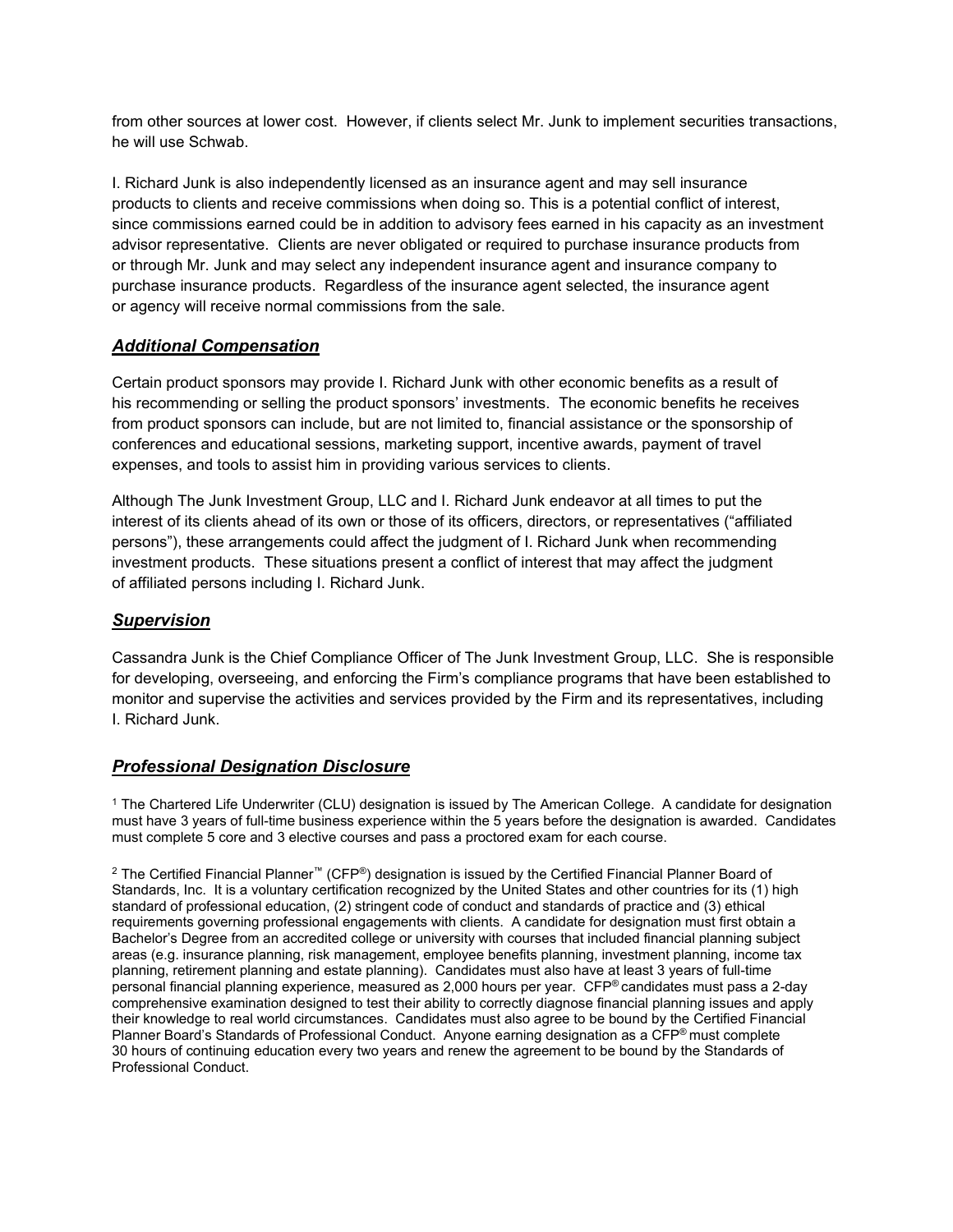# **March 2022**

**This brochure supplement provides information about Cassandra Junk that supplements The Junk Investment Group, LLC brochure. You should have received a copy of that brochure. Please contact Cassandra Junk at (410) 584-8100 or at** [thejunks@junkinv.com](mailto:thejunks@junkinv.com) **if you did not receive The Junk Investment Group, LLC brochure or if you have any questions about the contents of this supplement.**

**Additional information about Cassandra Junk is available on the SEC's website at:** [www.adviserinfo.sec.gov](http://www.adviserinfo.sec.gov/)**.** 

### **Cassandra G. Junk**

The Junk Investment Group 307 International Circle, Suite 540 Hunt Valley, Maryland 21030 Phone: (410) 584-8100 [thejunks@junkinv.com](mailto:thejunks@junkinv.com)

#### *Educational Background and Business Experience*

Born: 1950 CRD# 2095300

Educational Background:

McDaniel College (formerly known as Western Maryland College): BA, Mathematics 1972

Business Background and Affiliations:

The Junk Investment Group, LLC: Managing Member and Investment Advisor Representative, 01/2021 to Present; Chief Compliance Officer, 01/2021 to Present; The Junk Investment Group: Investment Advisor Representative, 06/2000 to 12/2020, Chief Compliance Officer, 02/2005 to 12/2020; Securities America, Inc.: Registered Representative, 10/2004 to 11/2017; SunAmerica Securities, Inc.: Registered Representative, 05/1992 to 10/2004

#### *Disciplinary Information*

Cassandra Junk has no disciplinary history that is required to be disclosed by the U.S. Securities and Exchange Commission or state regulatory authorities.

# *Other Business Activities*

Ms. Junk is an Investment Advisor Representative. She has chosen to utilize the brokerage services of the Schwab Advisor Services division of Charles Schwab & Co., Inc. (Schwab).Clients are free to select any broker/dealer they wish to implement securities transactions and could receive comparable services from other sources at lower cost. However, if clients select Ms. Junk to implement securities transactions, she will use Schwab.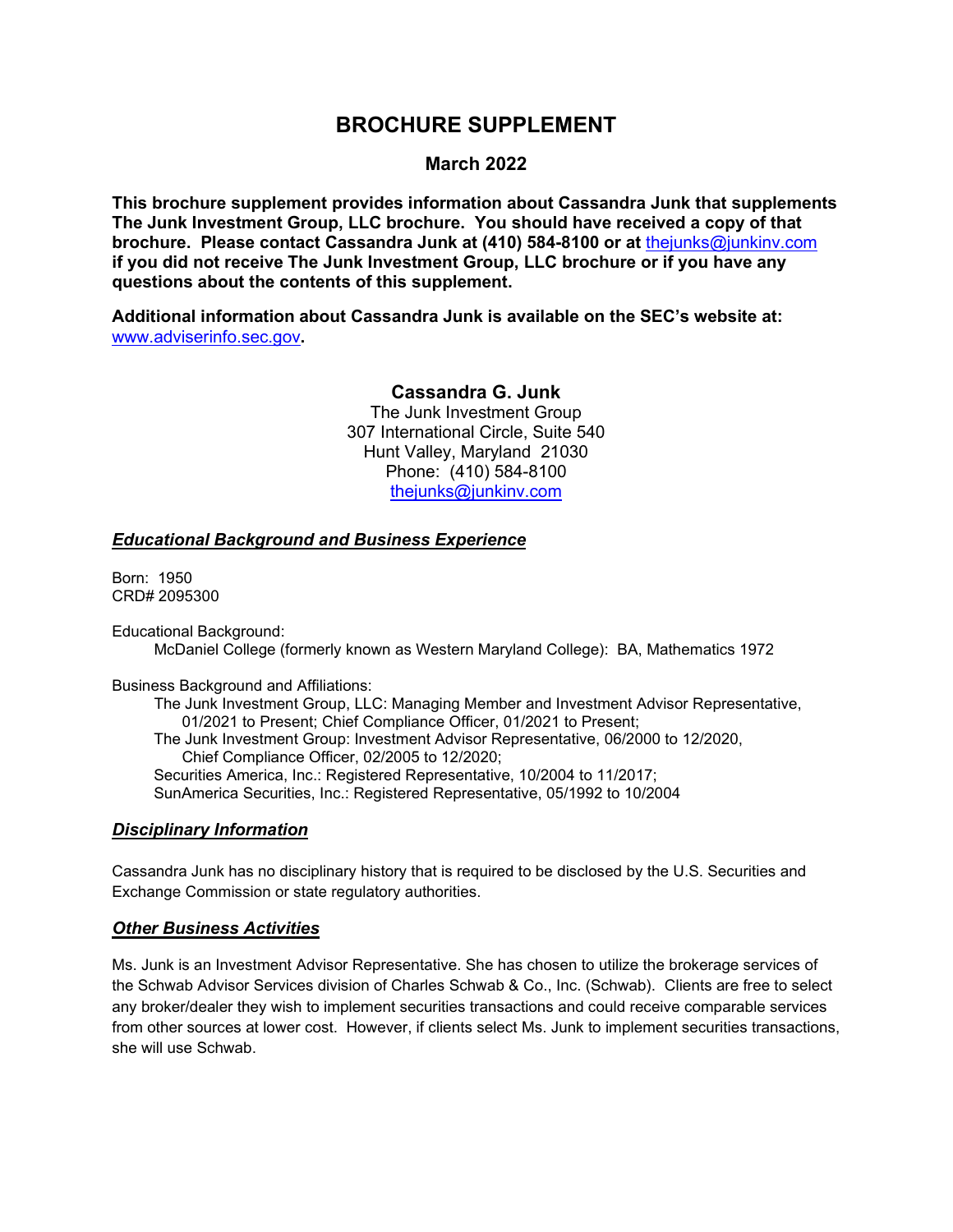# *Additional Compensation*

Certain product sponsors may provide Cassandra G. Junk with other economic benefits as a result of her recommending or selling the product sponsors' investments. The economic benefits she receives from product sponsors can include, but are not limited to, financial assistance or the sponsorship of conferences and educational sessions, marketing support, incentive awards, payment of travel expenses, and tools to assist her in providing various services to clients.

Although The Junk Investment Group, LLC and Cassandra G. Junk endeavor at all times to put the interest of its clients ahead of its own or those of its officers, directors, or representatives ("affiliated persons"), these arrangements could affect the judgment of Cassandra G. Junk when recommending investment products. These situations present a conflict of interest that may affect the judgment of affiliated persons including Cassandra G. Junk.

# *Supervision*

Cassandra Junk is the Chief Compliance Officer of The Junk Investment Group, LLC. She is responsible for developing, overseeing, and enforcing the Firm's compliance programs that have been established to monitor and supervise the activities and services provided by the Firm and its representatives, including herself.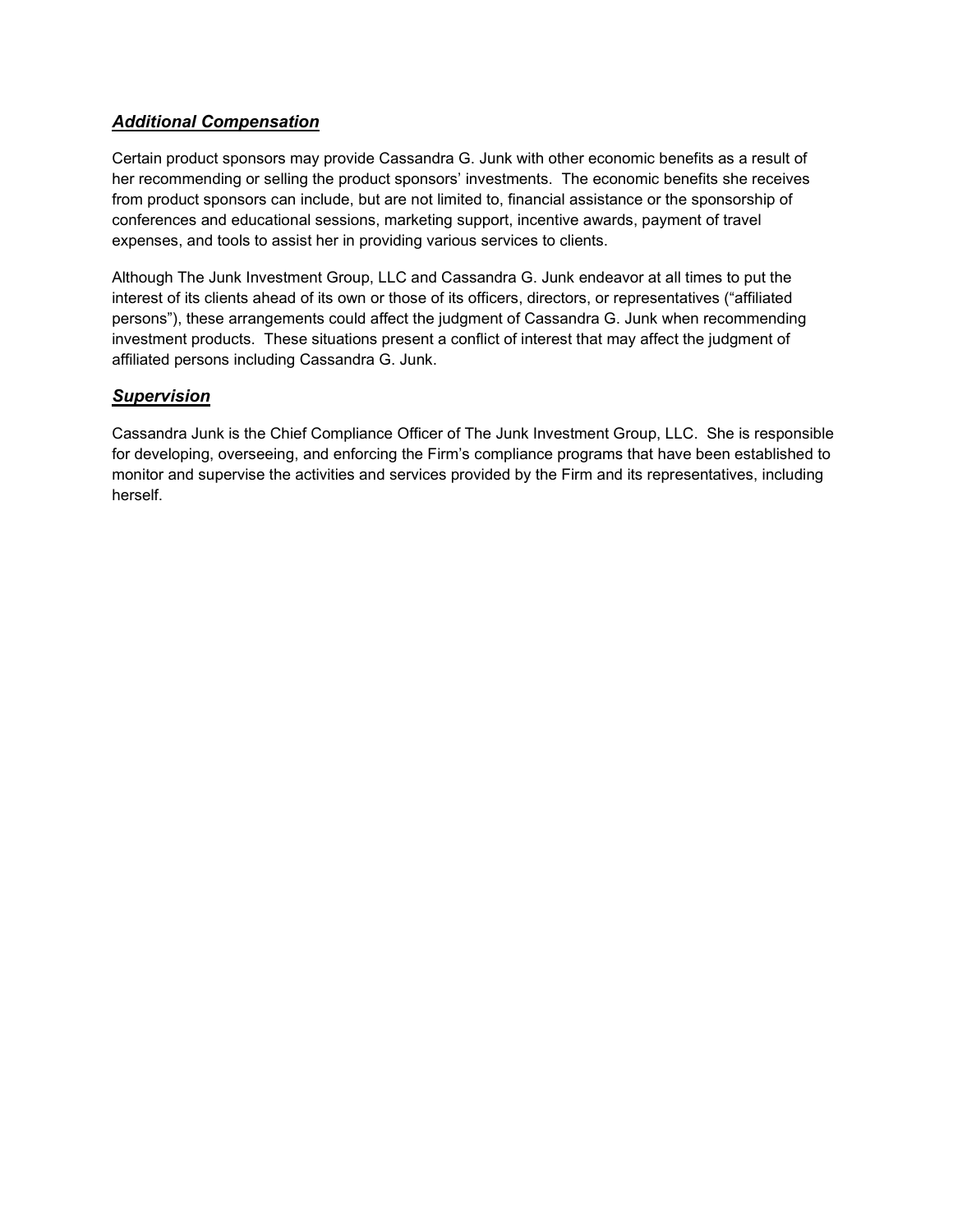## **March 2022**

**This brochure supplement provides information about Eli J. Adams that supplements The Junk Investment Group, LLC brochure. You should have received a copy of that brochure. Please contact Cassandra Junk at (410) 584-8100 or at** [thejunks@junkinv.com](mailto:thejunks@junkinv.com) **if you did not receive The Junk Investment Group, LLC brochure or if you have any questions about the contents of this supplement.**

**Additional information about Eli J. Adams is available on the SEC's website at:** [www.adviserinfo.sec.gov](http://www.adviserinfo.sec.gov/)**.**

#### **Eli J. Adams**

The Junk Investment Group 307 International Circle, Suite 540 Hunt Valley, Maryland 21030 Phone: (410) 584-8100 eadams@junkinv.com

## **Educational Background and Business Experience**

### **Eli J. Adams**

Born: 1979 CRD # 6656631

Educational Background: Indiana University of Pennsylvania: BS, Hotel Restaurant and Institutional Management: 2002

Professional Designations: Certified Financial Planner (CFP®), 20191

Business Background:

The Junk Investment Group, LLC: Managing Member and Investment Advisor Representative, 01/2021 to Present; The Junk Investment Group: Investment Advisor Representative, 10/2016 to 12/2020; Securities America, Inc.: Registered Representative, 08/2016 to 11/2017; Securities America, Inc.: Registered Office Assistant, 05/2016 to 08/2016; MCR Development: Area Director of Operations, 12/2012 to 05/2016; Skye Hospitality: General Manager, 05/2006 to 12/2012.

#### **Disciplinary Information**

Eli J. Adams has no disciplinary history that is required to be disclosed by the U.S. Securities and Exchange Commission or state regulatory authorities.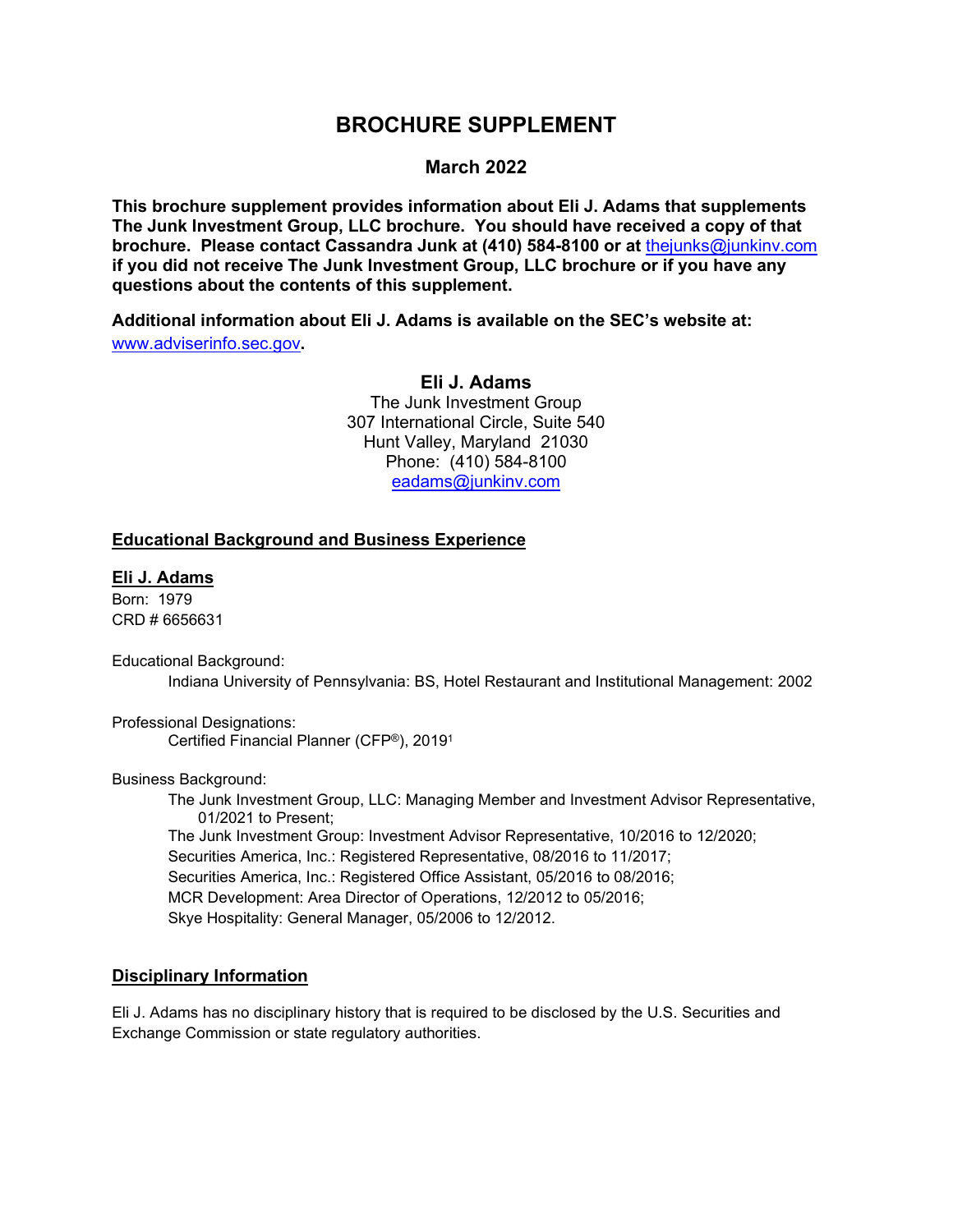# **Other Business Activities**

Mr. Adams is an Investment Advisor Representative. He has chosen to utilize the brokerage services of the Schwab Advisor Services division of Charles Schwab & Co., Inc. (Schwab).Clients are free to select any broker/dealer they wish to implement securities transactions and could receive comparable services from other sources at lower cost. However, if clients select Mr. Adams to implement securities transactions, he will use Schwab.

Eli J. Adams is also independently licensed as an insurance agent and may sell insurance products to clients and receive commissions when doing so. This is a potential conflict of interest, since commissions earned could be in addition to advisory fees earned in his capacity as an investment advisor representative. Clients are never obligated or required to purchase insurance products from or through Mr. Adams and may select any independent insurance agent and insurance company to purchase insurance products. Regardless of the insurance agent selected, the insurance agent or agency will receive normal commissions from the sale.

# **Additional Compensation**

Certain product sponsors may provide Eli J. Adams with other economic benefits as a result of his recommending or selling the product sponsors' investments. The economic benefits he receives from product sponsors can include, but are not limited to, financial assistance or the sponsorship of conferences and educational sessions, marketing support, incentive awards, payment of travel expenses, and tools to assist him in providing various services to clients.

Although The Junk Investment Group, LLC and Eli J. Adams endeavor at all times to put the interest of its clients ahead of its own or those of its officers, directors, or representatives ("affiliated persons"), these arrangements could affect the judgment of Eli J. Adams when recommending investment products. These situations present a conflict of interest that may affect the judgment of affiliated persons including Eli J. Adams.

# **Supervision**

Cassandra Junk is the Chief Compliance Officer of The Junk Investment Group, LLC. She is responsible for developing, overseeing and enforcing the Firm's compliance programs that have been established to monitor and supervise the activities and services provided by the Firm and its representatives, including Eli J. Adams.

# *Professional Designation Disclosure*

<sup>1</sup> The Certified Financial Planner™ (CFP®) designation is issued by the Certified Financial Planner Board of Standards, Inc. It is a voluntary certification recognized by the United States and other countries for its (1) high standard of professional education, (2) stringent code of conduct and standards of practice and (3) ethical requirements governing professional engagements with clients. A candidate for designation must first obtain a Bachelor's Degree from an accredited college or university with courses that included financial planning subject areas (e.g. insurance planning, risk management, employee benefits planning, investment planning, income tax planning, retirement planning and estate planning). Candidates must also have at least 3 years of full-time personal financial planning experience, measured as 2,000 hours per year. CFP® candidates must pass a 2-day comprehensive examination designed to test their ability to correctly diagnose financial planning issues and apply their knowledge to real world circumstances. Candidates must also agree to be bound by the Certified Financial Planner Board's Standards of Professional Conduct. Anyone earning designation as a CFP® must complete 30 hours of continuing education every two years and renew the agreement to be bound by the Standards of Professional Conduct.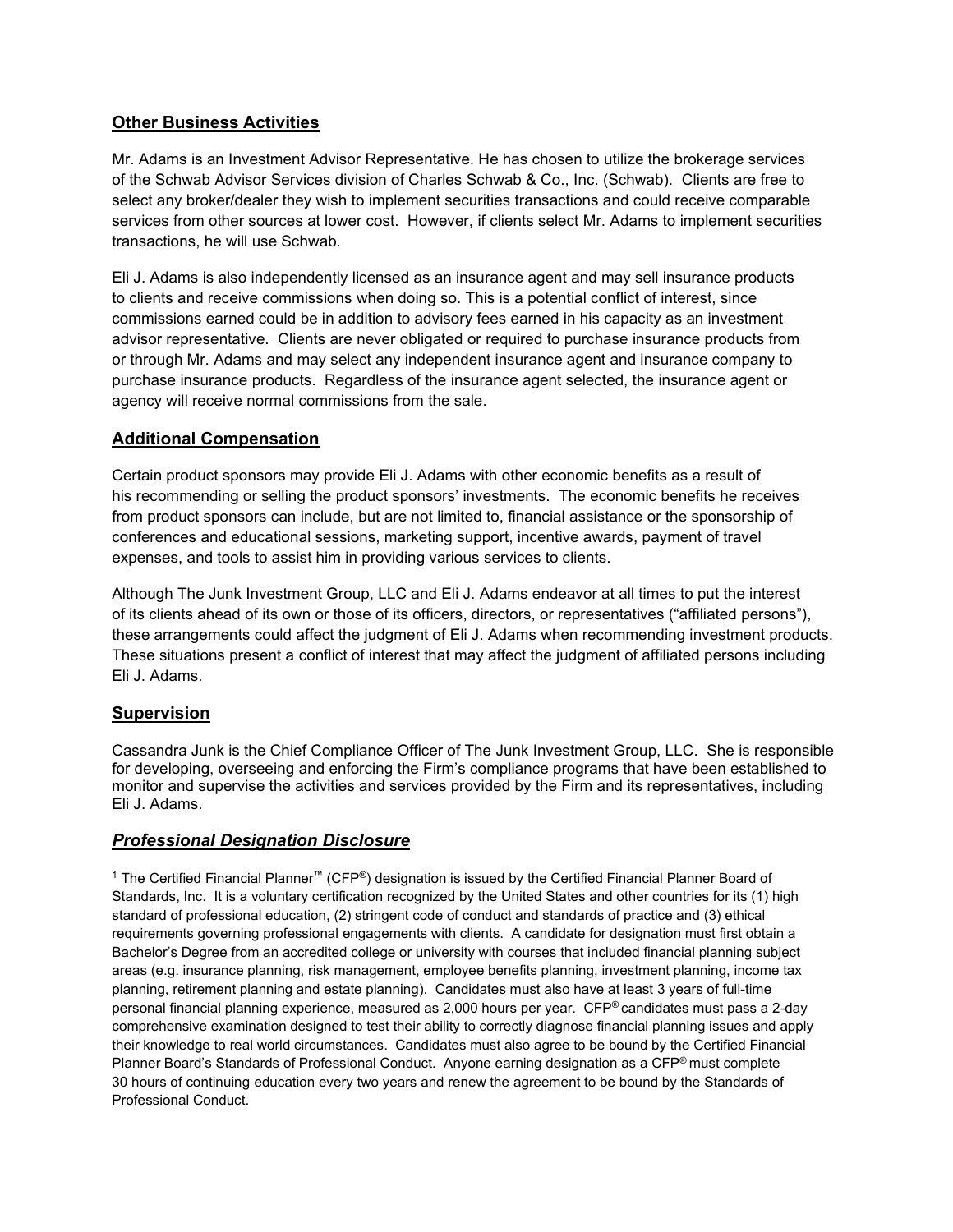### **March 2022**

**This brochure supplement provides information about Nicholas P. Mangione that supplements The Junk Investment Group, LLC brochure. You should have received a copy of that brochure. Please contact Cassandra Junk at (410) 584-8100 or at**  [thejunks@junkinv.com](mailto:thejunks@junkinv.com) **if you did not receive The Junk Investment Group, LLC brochure or if you have any questions about the contents of this supplement.**

**Additional information about Nicholas P. Mangione is available on the SEC's website at:** [www.adviserinfo.sec.gov](http://www.adviserinfo.sec.gov/)**.**

# **Nicholas P. Mangione**

The Junk Investment Group 307 International Circle, Suite 540 Hunt Valley, Maryland 21030 Phone: (410) 584-8100 [nmangione@junkinv.com](mailto:nmangione@junkinv.com)

### **Educational Background and Business Experience**

Born: 1985 CRD # 7234438

Educational Background:

Towson University: BS, Business Administration: 2007 Community College Baltimore County – Essex: 09/2003 to 06/2004

Business Background:

The Junk Investment Group, LLC: Investment Advisor Representative, 01/2021 to Present The Junk Investment Group: Investment Advisor Representative, 03/2020 to 12/2020; The Junk Investment Group: Associate Financial Advisor, 01/2020 to 03/2020; Hayfields Country Club: General Manager, 01/2016 to 12/2019; Doubletree Pikesville: Accounting Assistant, 11/2014 to 01/2016

#### **Disciplinary Information**

Nicholas P. Mangione has no disciplinary history that is required to be disclosed by the U.S. Securities and Exchange Commission or state regulatory authorities.